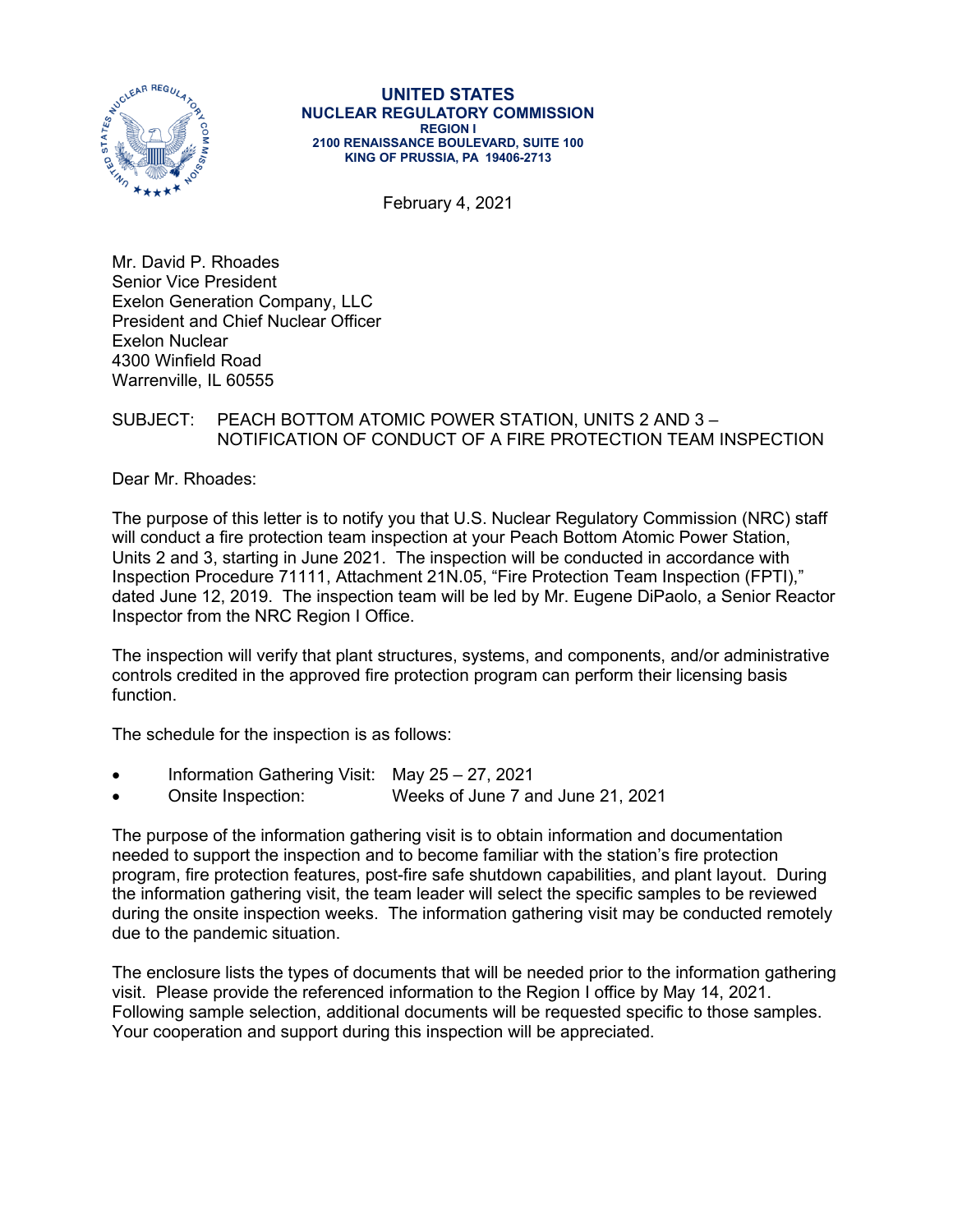If you have questions concerning this inspection, or the inspection team's information request or logistical needs, please contact Mr. Eugene DiPaolo, Team Leader at 610-337-6959, or via e-mail at [eugene.dipaolo@nrc.gov.](mailto:eugene.dipaolo@nrc.gov)

This letter does not contain new or amended information collection requirements subject to the Paperwork Reduction Act of 1995 (44 U.S.C. 3501 et seq.). Existing information collection requirements were approved by the Office of Management and Budget, under Control Number 3150-0011. The NRC may not conduct or sponsor, and a person is not required to respond to, a request for information or an information collection requirement unless the requesting document displays a currently valid Office of Management and Budget control number.

This letter, its enclosure, and your response (if any) will be made available for public inspection and copying at<http://www.nrc.gov/reading-rm/adams.html> and at the NRC Public Document Room in accordance with 10 CFR 2.390, "Public Inspections, Exemptions, Requests for Withholding."

Sincerely,

X /RA/

Signed by: Glenn T. Dentel Glenn T. Dentel, Chief Engineering Branch 2 Division of Reactor Safety

Docket Nos. 05000277 and 05000278 License Nos. DPR-44 and DPR-56

Enclosure: Fire Protection Team Inspection Supporting Documentation

cc: Distribution via LISTSERV®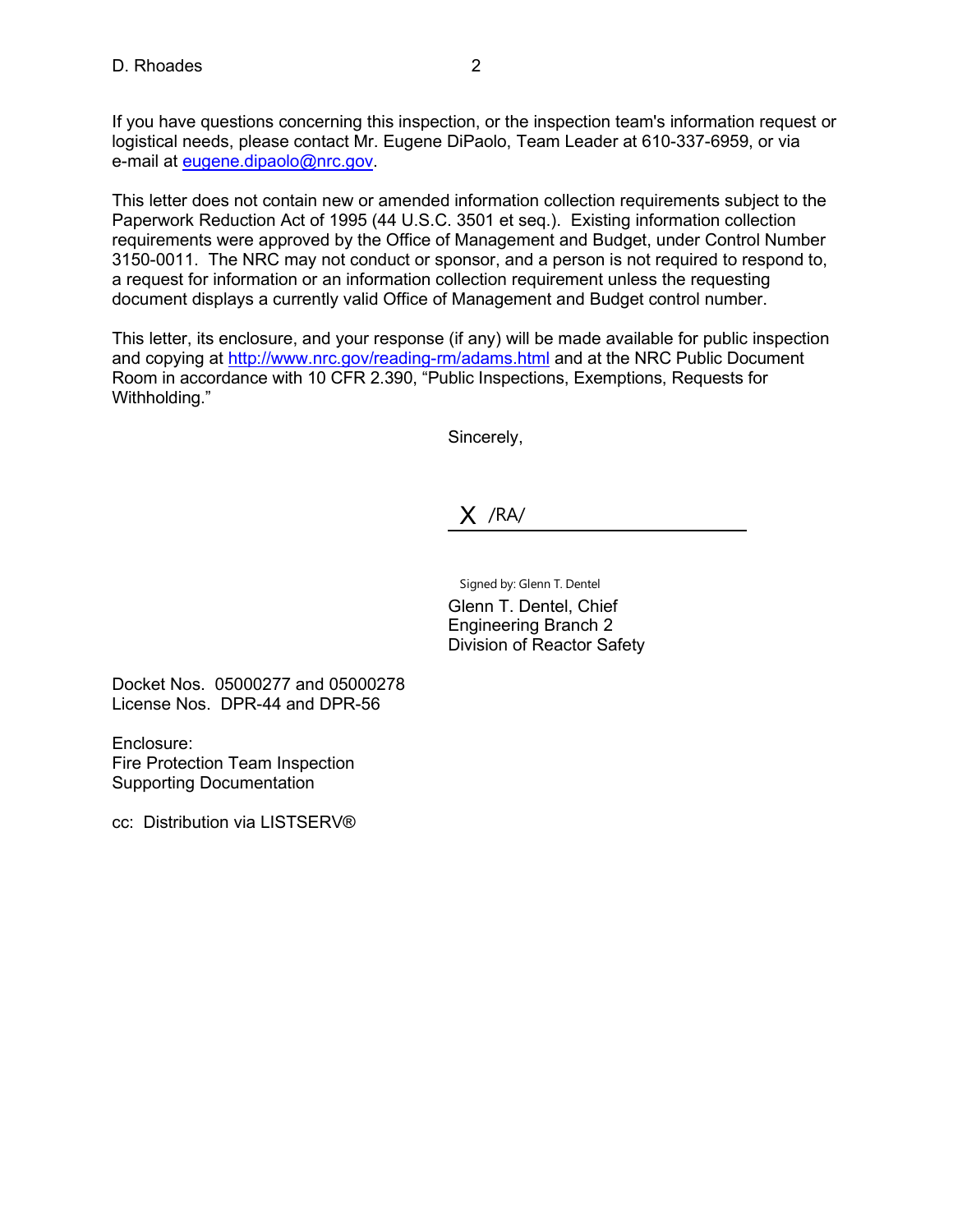SUBJECT: PEACH BOTTOM ATOMIC POWER STATION, UNITS 2 AND 3 – NOTIFICATION OF CONDUCT OF A FIRE PROTECTION TEAM INSPECTION DATED FEBRUARY 4, 2021

## **DISTRIBUTION:**

| (R1ORAMAIL Resource)            |  |  |  |  |  |  |
|---------------------------------|--|--|--|--|--|--|
| (R1ORAMAIL Resource)            |  |  |  |  |  |  |
| (R1DRPMAIL Resource)            |  |  |  |  |  |  |
| (R1DRPMAIL Resource)            |  |  |  |  |  |  |
| (R1DRSMAIL Resource)            |  |  |  |  |  |  |
| (R1DRSMAIL Resource)            |  |  |  |  |  |  |
|                                 |  |  |  |  |  |  |
|                                 |  |  |  |  |  |  |
|                                 |  |  |  |  |  |  |
| SRutenkroger, DRP, SRI          |  |  |  |  |  |  |
| PBoguszewski, DRP, RI           |  |  |  |  |  |  |
|                                 |  |  |  |  |  |  |
| RSkokowski, RI OEDO             |  |  |  |  |  |  |
| RidsNrrPMPeachBottom Resource   |  |  |  |  |  |  |
| <b>RidsNrrDorlLpl1 Resource</b> |  |  |  |  |  |  |
|                                 |  |  |  |  |  |  |

DOCUMENT NAME: \\nrc.gov\nrc\R1\Office\DRS\Engineering Branch 2\Branch Fire Protection Team Inspections\Triennial Fire Protection 90Day Letters\Peach Bottom\Peach Bottom 90 Day Letter 2021.docx **ADAMS ACCESSION NUMBER: ML21035A222**

| $\triangledown$<br><b>SUNSI Review</b> |          | Ⅳ<br>Non-Sensitive<br>Sensitive |  | $\overline{\mathsf{v}}$<br><b>Publicly Available</b><br>Non-Publicly Available |  |  |
|----------------------------------------|----------|---------------------------------|--|--------------------------------------------------------------------------------|--|--|
| <b>OFFICE</b>                          | RI/DRS   | <b>RI/DRS</b>                   |  |                                                                                |  |  |
| <b>NAME</b>                            | EDiPaolo | <b>GDentel</b>                  |  |                                                                                |  |  |
| <b>DATE</b>                            | 2/4/21   | 2/4/21                          |  |                                                                                |  |  |

OFFICIAL RECORD COPY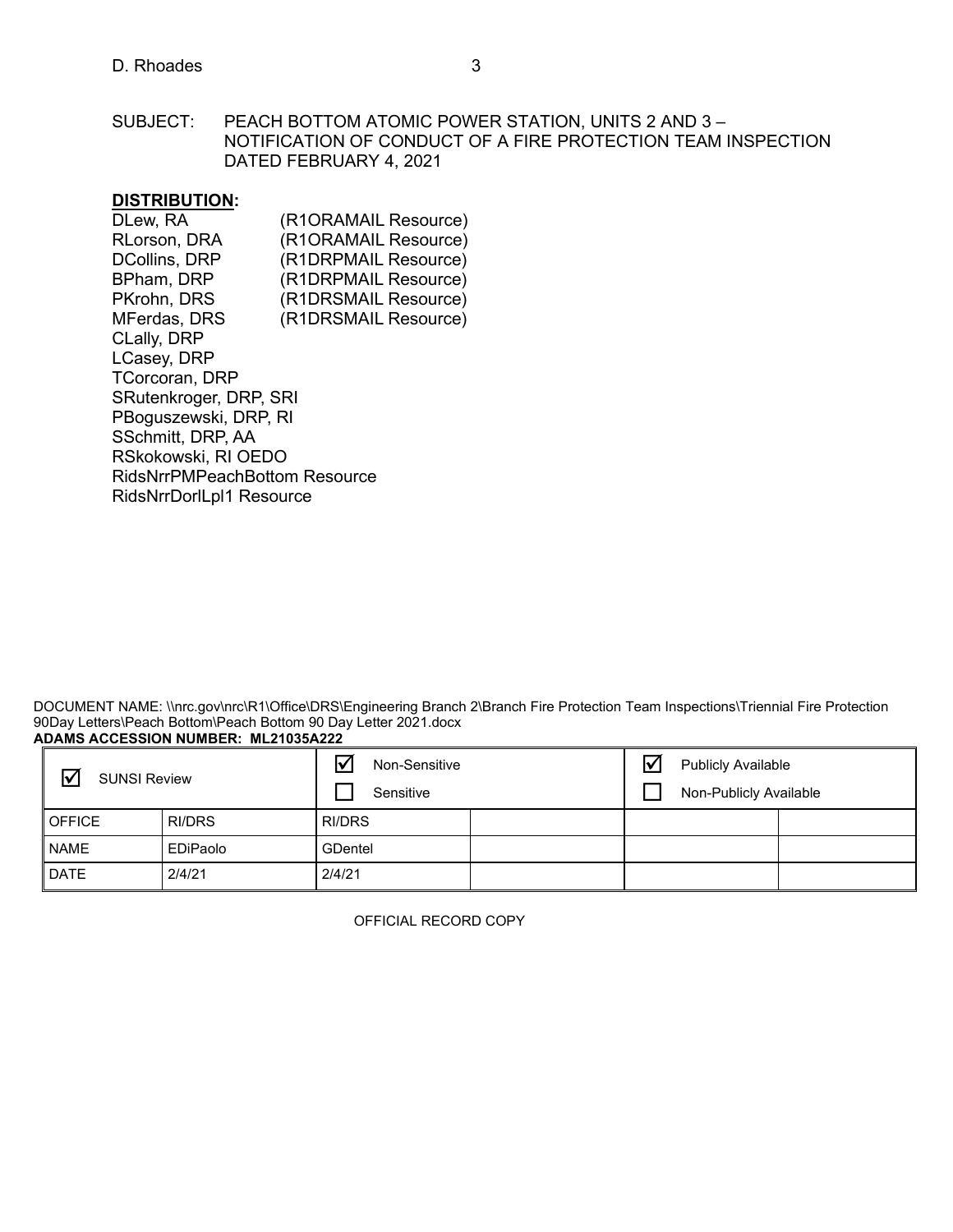# **Fire Protection Team Inspection Supporting Documentation**

If you have any questions regarding this information request, please contact Mr. Eugene DiPaolo at (610) 337-6959 or via e-mail at [eugene.dipaolo@nrc.gov.](mailto:eugene.dipaolo@nrc.gov)

Electronic format is preferred. If electronic media is made available via an internet-based document management system, then document access must allow inspectors to download, save, and print the documents in the NRC's Regional office. Additionally, word-searchable documents are preferred, if available. Paper records (hard copy) are acceptable. At the end of the inspection, the documents in the team's possession will not be retained.

This document request is based on *typical documents* that a generic plant might have. As such, this generic document request is not meant to imply that any specific plant is required to have all of the listed documents. It is recognized that some documents listed below may not be available for your plant. In addition, the document titles listed below are based on typical industry document names; your plant specific document titles may vary.

Note that following sample selection, additional documents will be requested specific to those samples.

#### **Please provide these documents to the inspection team leader in the Region I Office by May 14, 2021:**

- 1. Post-Fire Safe Shutdown or Alternative Shutdown Analysis
- 2. List of post-fire safe shutdown components (i.e., safe shutdown equipment list), if not already included in item (1) above
- 3. Fire Hazards Analysis Report
- 4. Fire Probabilistic Risk Assessment (Fire PRA) Summary Document. If a Fire PRA is not available, please provide the Individual Plant Examination for External Events (Fire Chapter Only)
- 5. Fire Protection Program and/or Fire Protection Plan Document(s)
- 6. Fire Protection Program implementing procedures, if not already included in item (5). This could include procedures for programs such as transient combustible controls, hot work, changes to the fire protection program, etc.
- 7. Fire Protection Design Basis Document(s), if available
- 8. List of all fire protection system impact screening reviews for any design changes, modifications, or temporary modifications completed since May 2018 (e.g., a Generic Letter 86-10 review, LS-AA-128 review, etc.). Include a short description and/or title of each review.
- 9. List of fire protection system, post-fire safe shutdown, or alternative shutdown design changes completed since May 2018. Include a short description and/or title of each change.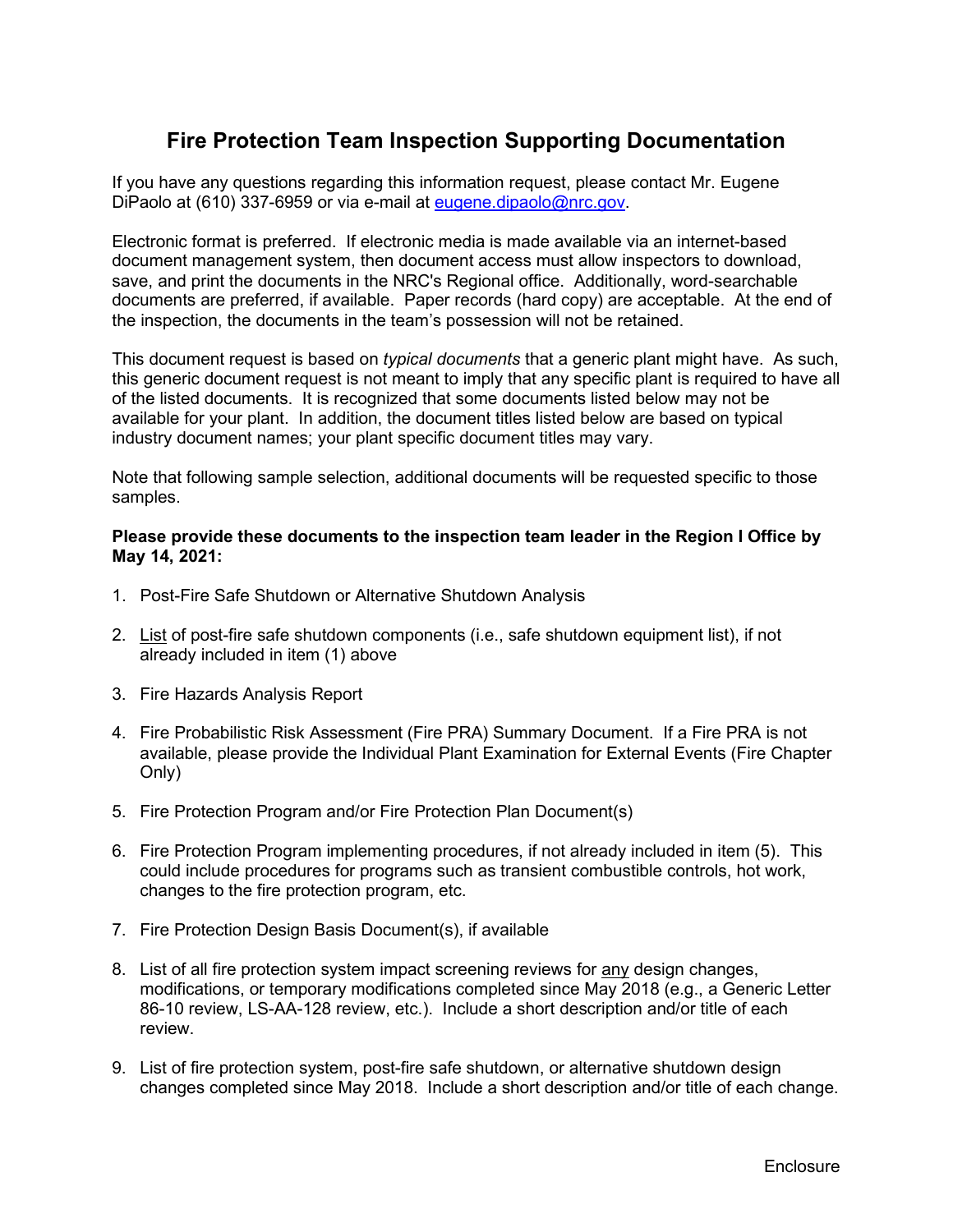- 10. List of all Generic Letter 86-10 evaluations completed since May 2018. Include a short description and/or title of each evaluation.
- 11. List of the top 25 highest fire CDF scenarios, if available.
- 12. List of current fire protection system impairments, including description
- 13. List of time critical operator actions and associated program procedure
- 14. Thermal-hydraulic calculation or analysis that determined the time requirements for timecritical operator actions
- 15. Copy of the Updated Final Safety Analysis Report
- 16. Copy of the Technical Requirements Manual (sections associated with fire protection as a minimum)
- 17. Copy of the Corrective Action Program Procedure(s)
- 18. Copy of station procedures used for fire safe shutdown from inside and outside of the control room (e.g., alarm response procedure, procedure for shutdown from the remote shutdown panel, etc.)
- 19. List of open and closed condition reports for post-fire safe shutdown or alternative shutdown issues since May 2018 (e.g., issues affecting safe shutdown analysis, fire hazards analysis, safe shutdown operating procedures and/or training, timeline evaluations for operator actions, etc.). Include the issue report number and a brief description.
- 20. List of open and closed condition reports for fire protection system issues (e.g., fire pumps, detection, suppression, etc.) since May 2018. Include the issue report number and a brief description.
- 21. List of open and closed condition reports related to the fire brigade or fire drills since May 2018. Include the issue report number and a brief description.
- 22. Copies of the following condition reports:

| 4115309 | 4125405 | 4122474 | 4122883 |
|---------|---------|---------|---------|
| 4122970 | 4129171 | 4127608 | 4128972 |

- 23. Copies of any self-assessments performed, and corrective action documents generated, in preparation for this fire protection team inspection.
- 24. Copies of aging management programs applicable to fire protection including, but not limited to, the following:
	- Fire protection
	- Fire water system
	- Aboveground metallic tanks
	- Buried and underground piping and tanks